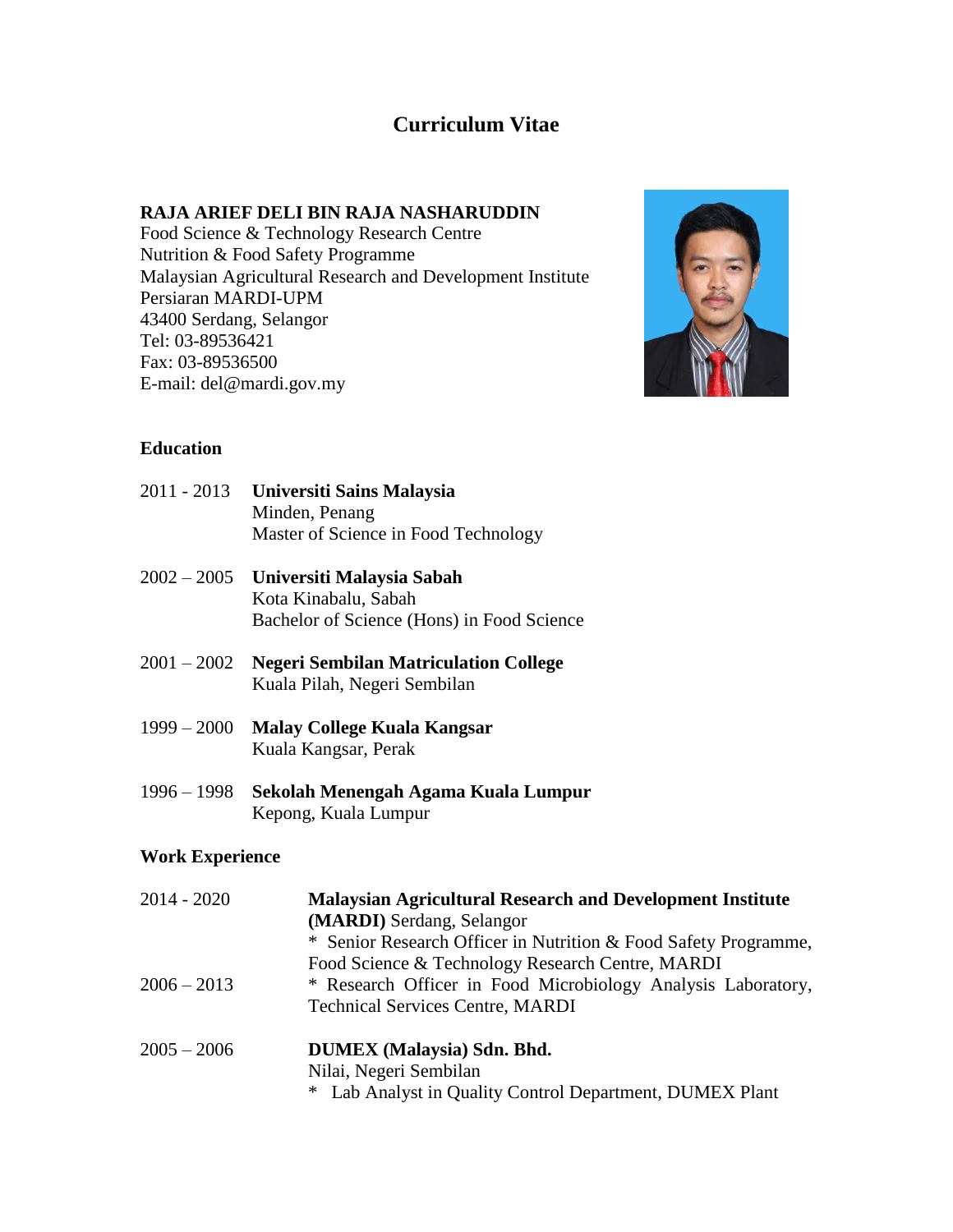## **Relevant Experience**

# **DUMEX**

- Quality control testing (physical, chemical and microbiology) for milk raw materials, packaging items, in-process samples (production line for can and pouch line), finished product samples including customer complaint investigation, sensory and shelf study for DUMEX R&D
- Plant and environmental swabbing including *Salmonella* monitoring

### **MARDI**

- Conduct food safety research on key areas in development of new methods for food analysis and authentication. Including, food microbiology risk assessment, toxicology, predictive microbiology, emerging food pathogens, pathogen inactivation.
- Coordinated MS ISO/IEC 17025 accredited food microbiology analysis laboratory. Scope of test on processed-food samples includes Total Plate Counts, Yeast & Mould Counts, Water Activity, pH, Sporeformers (mesophilic and thermophilic), *Coliforms*, *E. coli* (3- MPN & 5-MPN)*, Staphylococcus aureus* Counts*, Salmonella*, *Bacillus cereus* Counts*,* Incubation Test, Commercial Sterility Test. Participated in interlaboratory Proficiency Testing (organized by Jabatan Kimia Malaysia) and involved in culture maintenance, purity checks, equipment calibrations and technical writing of Standard Operating Procedure, Working Instruction including Bench Manual
- MS ISO 9001: 2015 and MS ISO/IEC 17025: 2015 Technical Auditors
- GMP and HACCP Lecturer for MARDI-MOH Technical Courses

### **Professional Affiliations**

2018 – 2020 Vice President, Malaysian Institute of Food Technology (MIFT) 2016 – 2018 Honorary Secretary, Malaysian Institute of Food Technology (MIFT) Lifetime Member, Malay College Old Boys Association (MCOBA) Lifetime Member, Malaysian Society For Microbiology (MSM) Member, Persatuan Kakitangan Kanan MARDI (MASSA) Member, Persatuan Islam MARDI (IMAN)

### **Official and Technical Achievement**

| 2019-2020 Assistant Officer for Deputy Director General (Development & Operational) |
|-------------------------------------------------------------------------------------|
| Director General Office of MARDI                                                    |
| Head Organising Committee for MIFT Factory Visit to Kawan Food Berhad               |
| Malaysia Representative for Federation of Institutes of Food Science and            |
| Technology of ASEAN (FIFSTA) at Bangkok, Thailand                                   |
| Development of Malaysian Standards MS 1480: 2019 Food Safety                        |
| According to HACCP (Second Revision) with Department of Standards                   |
|                                                                                     |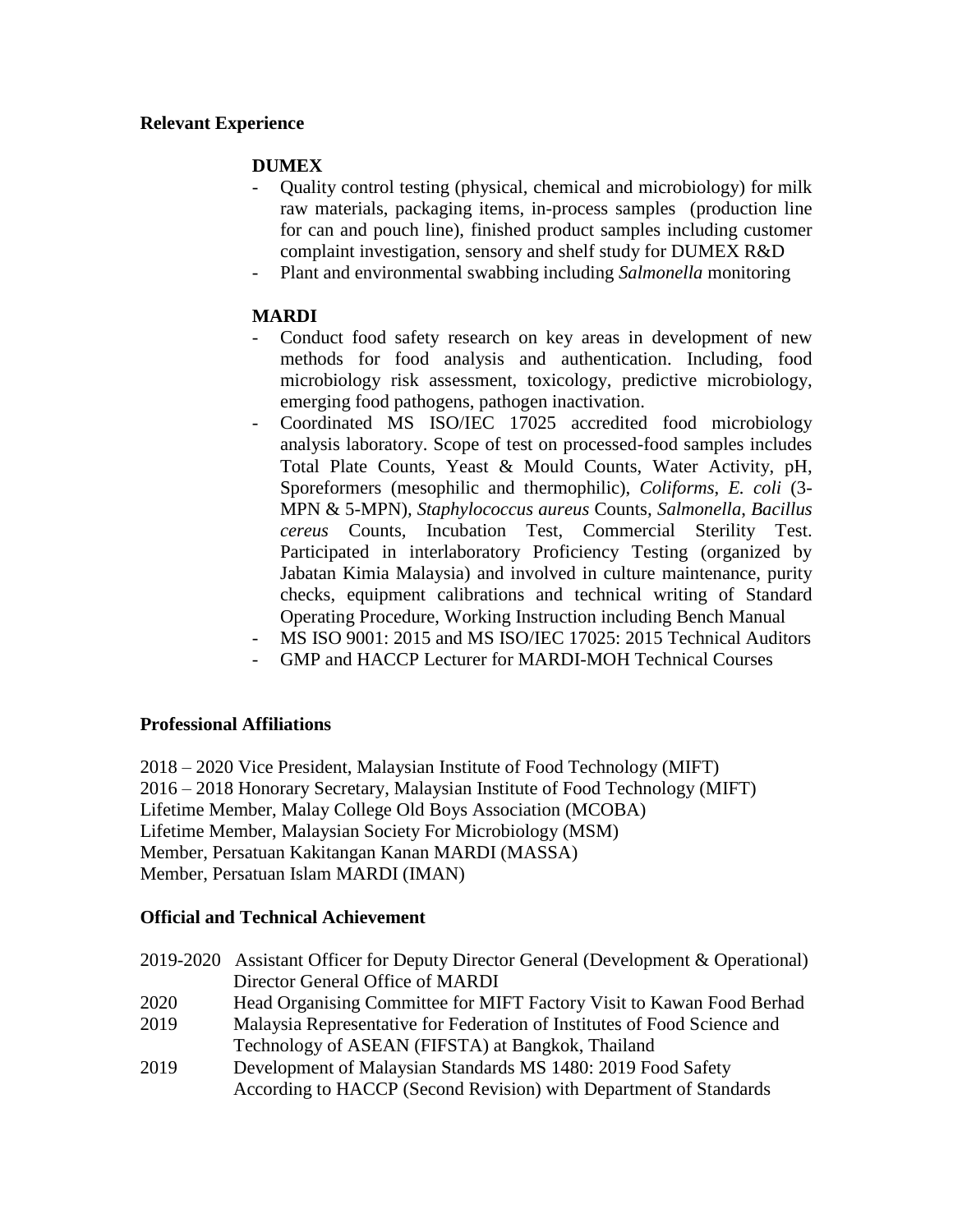|      | Malaysia (Published)                                                                                                                         |
|------|----------------------------------------------------------------------------------------------------------------------------------------------|
| 2019 | Development of Malaysian Standards MS 1500: 2019 Halal Food: General                                                                         |
|      | Requirements (Third Revision) with Department of Standards Malaysia                                                                          |
|      | (Published)                                                                                                                                  |
| 2019 | Head Organizing Committee for MIFT Product Innovation Award (PIA)                                                                            |
|      | 2019 (National Level)                                                                                                                        |
| 2019 | Signatory (Microbiologist) for MARDIPack (MARDI One Stop Centre for                                                                          |
|      | Food Packaging and Design Programme)                                                                                                         |
| 2019 | Lead Auditor for MS ISO 9001: 2015, Proses Penyelenggaraan Jentera &                                                                         |
|      | Peralatan Ladang (AM/P02) at MARDI Serdang                                                                                                   |
| 2019 | Technical Auditors for MS ISO/IEC 17025: 2015 for Food Microbiology                                                                          |
|      | Analysis Laboratory MARDI at MARDI Serdang                                                                                                   |
| 2019 | Organizing Committee for MIFT Factory Visits to F&N Dairies                                                                                  |
|      | Berhad and Bangi Golf Resorts Central Kitchen                                                                                                |
| 2019 | Rapporteur for Bengkel Penetapan Menu Malaysia (MOA) at Bangi Resorts                                                                        |
| 2018 | Malaysia Representative for Federation of Institutes of Food Science and                                                                     |
|      | Technology of ASEAN (FIFSTA) at Bangkok, Thailand                                                                                            |
| 2018 | Emcee and MARDI Technical Committee for 3 <sup>rd</sup> ASEAN Microbial                                                                      |
|      | Biotechnology Conference at Pullman Hotel, Kuching, Sarawak                                                                                  |
| 2018 | Lecturer for Slot Teknikal Agropreneur Muda MARDI (AGORA) Zon                                                                                |
|      | Tengah Serdang (Usahawan Industri Kecil Sederhana under Geran                                                                                |
|      | Agropreneur Muda - GAM)                                                                                                                      |
| 2018 | Liaison Officer (LO) for International Workshop on Fostering Increased                                                                       |
|      | Engagement and Capacitating The Youth on Agri-Entrepreneurship (FFTC-                                                                        |
|      | PCAARRD-MARDI)                                                                                                                               |
| 2018 | Rapporteur for The 49 <sup>th</sup> Meeting Of The ASEAN Sub-Committee On Food                                                               |
| 2018 | Science And Technology (SCFST-49)                                                                                                            |
|      | Development of Malaysian Standards MS 1125: 2018 Meat Frankfurters -<br>Specification (Second Revision) with SIRIM STS Sdn. Bhd. (Published) |
| 2018 | Development of Malaysian Standards MS 1126: 2018 Meat Burgers -                                                                              |
|      | Specification (Second Revision) with SIRIM STS Sdn. Bhd. (Published)                                                                         |
| 2018 | Lead Auditor for MS ISO 9001: 2015, Proses Pelesenan Teknologi MARDI                                                                         |
|      | (TS/P06) at MARDI Serdang                                                                                                                    |
|      | 2017-2018 Technical Auditor for MS ISO/IEC 17025: 2005 for Food Microbiology                                                                 |
|      | Analysis Laboratory in UNIPEQ Universiti Kebangsaan Malaysia (UKM)                                                                           |
|      | 2017-2018 Lecturer for Food Microbiology Analysis at Inkubator Teknologi Makanan                                                             |
|      | MARA (INTEM-MARA) Kepong, Kuala Lumpur under MARDI Holdings                                                                                  |
| 2017 | Lecturer for Kursus Pemprosesan dan Pembungkusan Makanan bagi Industri                                                                       |
|      | Kecil dan Sederhana (IKS) Selangor under MARDI Selangor and NBOS                                                                             |
|      | 2016–2018 Organizing Committee for MIFT Factory Visits to Secret Recipe, Chocolate                                                           |
|      | Museum, Food Aid Foundation Central Kitchen, Malaysian Palm Oil                                                                              |
|      | Berhad (MPOB), Dewina Food Industries and Interflour Sdn. Bhd.                                                                               |
| 2016 | Poster Award (Consolation) for The 14 <sup>th</sup> Symposium of Malaysian Society of                                                        |
|      | Applied Biology (MSAB)                                                                                                                       |
| 2016 | Lecturer for Good Manufacturing Practices (GMP) and Halal in Food                                                                            |
|      | Processing & Food Law and Regulations: Philippines and Regional,                                                                             |
|      |                                                                                                                                              |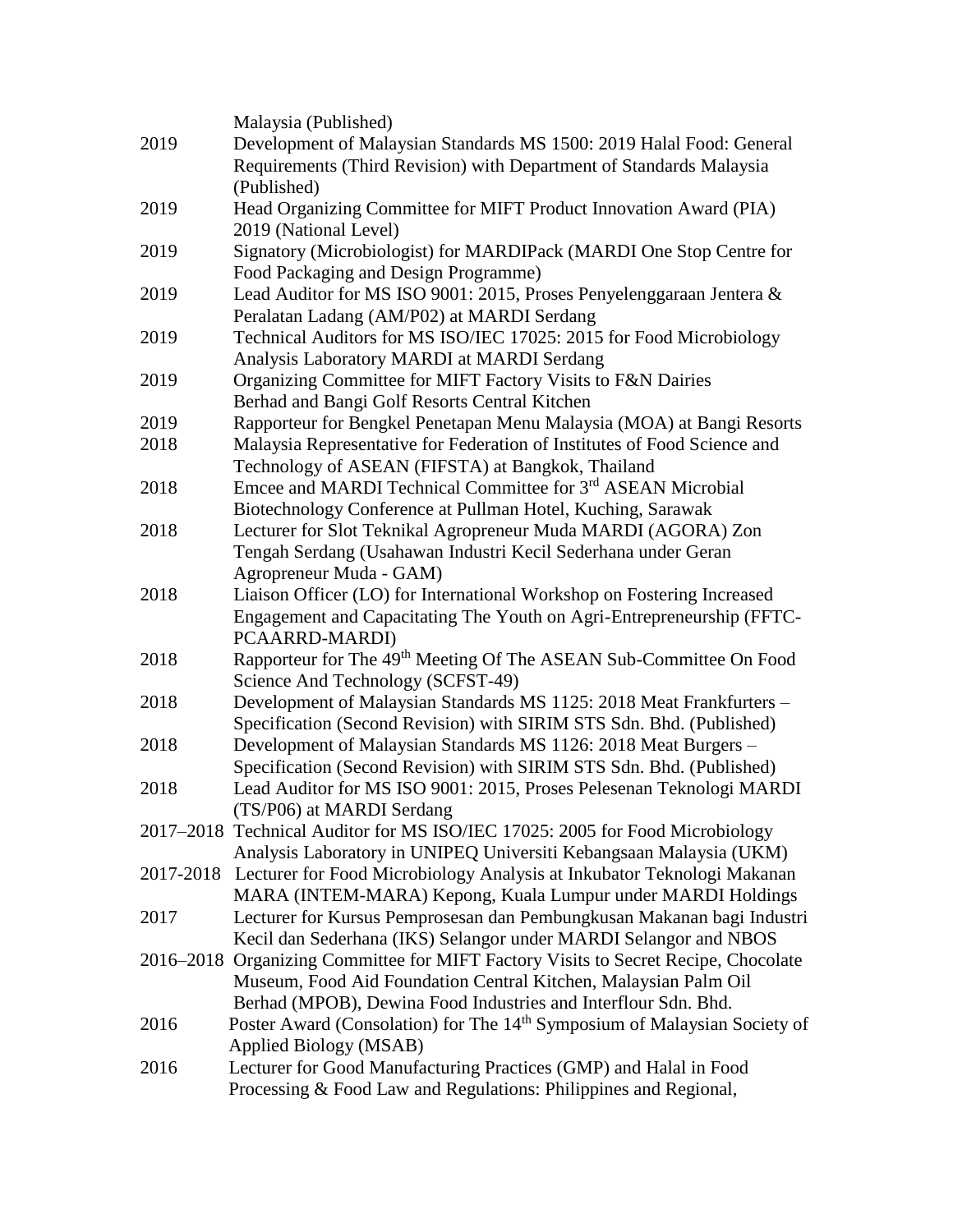|           | Technical Training on Food Processing for Southern Philippines, Davao                                                                      |
|-----------|--------------------------------------------------------------------------------------------------------------------------------------------|
|           | City, Philippines in collaboration with MARDI Holdings, Malaysian                                                                          |
|           | Technical Cooperation Programme (MTCP) and Consulate General of                                                                            |
|           | Malaysia                                                                                                                                   |
| 2016      | Liaison Officer (LO) for Malaysian Agriculture, Horticulture and                                                                           |
|           | Agrotourism (MAHA) 101: Intro into Asia Leading Agri Expo MAEPS                                                                            |
| 2016      | Liaison Officer (LO) for The 33 <sup>rd</sup> Food And Agriculture Organization Of                                                         |
|           | The United Nations Regional Conference For Asia And The Pacific at                                                                         |
|           | Putrajaya International Convention Centre (PICC)                                                                                           |
| 2016-2018 | NKEA Project EPP1: Evaluation Of Post Harvest Quality And Safety Of                                                                        |
|           | Misai Kucing (Orthosiphon staminues) Towards Development Of Standard                                                                       |
|           | <b>Operating Procedures (SOP)</b>                                                                                                          |
| 2015      | Anugerah Perkhidmatan Cemerlang (APC) MARDI-MOA                                                                                            |
| 2015      | Sub-Project Leader for MARDI Projects, Centre Of Excellence For                                                                            |
|           | Aquaculture And Food Products Processing: The Potential Of High Pressure                                                                   |
|           | Processing For Fruit Puree (P21003001590001-2015-C)                                                                                        |
| 2014      | Gold Medal in Malaysian Agricultural Innovation Challenge (MAGIC) 2014                                                                     |
| 2014      | Gold Medal (Knowledge Category): MSTE 2014 (Salmonella Traceability:                                                                       |
|           | A Proactive Approach) Poster Presentation                                                                                                  |
| 2014      | Winner for MIFT-Mead Johnson Nutrition Postgraduate Food Safety                                                                            |
|           | Research Competition (Salmonella Superbugs: The Silent Invaders)                                                                           |
| 2014      | Lecturer for Kursus Jaminan Kualiti dan Keselamatan Jaminan Makanan                                                                        |
|           | (Jabatan Penjara) organized by MARDI                                                                                                       |
| 2014      | Project Leader for MARDI Short Term Grant (JP-RF-0476) Potential Of                                                                        |
|           | Bdellovibrio As Biocontrol Bacteria Against Pathogenic Salmonella Species                                                                  |
| 2013      | Gold Medal (Knowledge Category): MSTE 2013 (Salmonella SuperbugsThe                                                                        |
|           | Silent Invaders)                                                                                                                           |
| 2010      | Lecturer on Good Manufacturing Practices (GMP) Untuk Industri                                                                              |
|           | Pemprosesan Makanan (ANGKASA, LPP, RISDA) organized by MARDI                                                                               |
| 2010      | Lecturer on Pre-Requisite to HACCP Implementation (LKIM, ANGKASA)                                                                          |
|           | organized by MARDI                                                                                                                         |
| 2010      | Qualified as MS ISO/IEC 17025 Signatory for Food Microbiology Analysis                                                                     |
|           | Laboratory Test Report by Department of Standards Malaysia                                                                                 |
| 2010      | Project Leader for MARDI Short Term Grant (JP-RT-0300): Method                                                                             |
|           | Validation For Hydroxyproline Determination For Halal Compliance                                                                           |
| 2009      | Project Leader for MARDI Short Term Grant (JP-RT-0179): Halal                                                                              |
|           | Determination Of Sausage Casings Sold In Malaysia. Status: Completed                                                                       |
| 2009      | Attended and passed in written examination: Course On HACCP -                                                                              |
|           | Verification And Auditing (MARDI-MOH)                                                                                                      |
| 2009      | Attended and passed in written examination: Course on HACCP and Its                                                                        |
|           | Implementation (MARDI-MOH)                                                                                                                 |
| 2008      | Received MS ISO/IEC 17025: 2005 Extension of Certificate for MARDI                                                                         |
|           | Laboratories until 29 January 2012                                                                                                         |
| 2008      | Participated in National Proficiency Testing (Salmonella) organized by<br>Jabatan Kimia Malaysia (Satisfactory Results Representing MARDI) |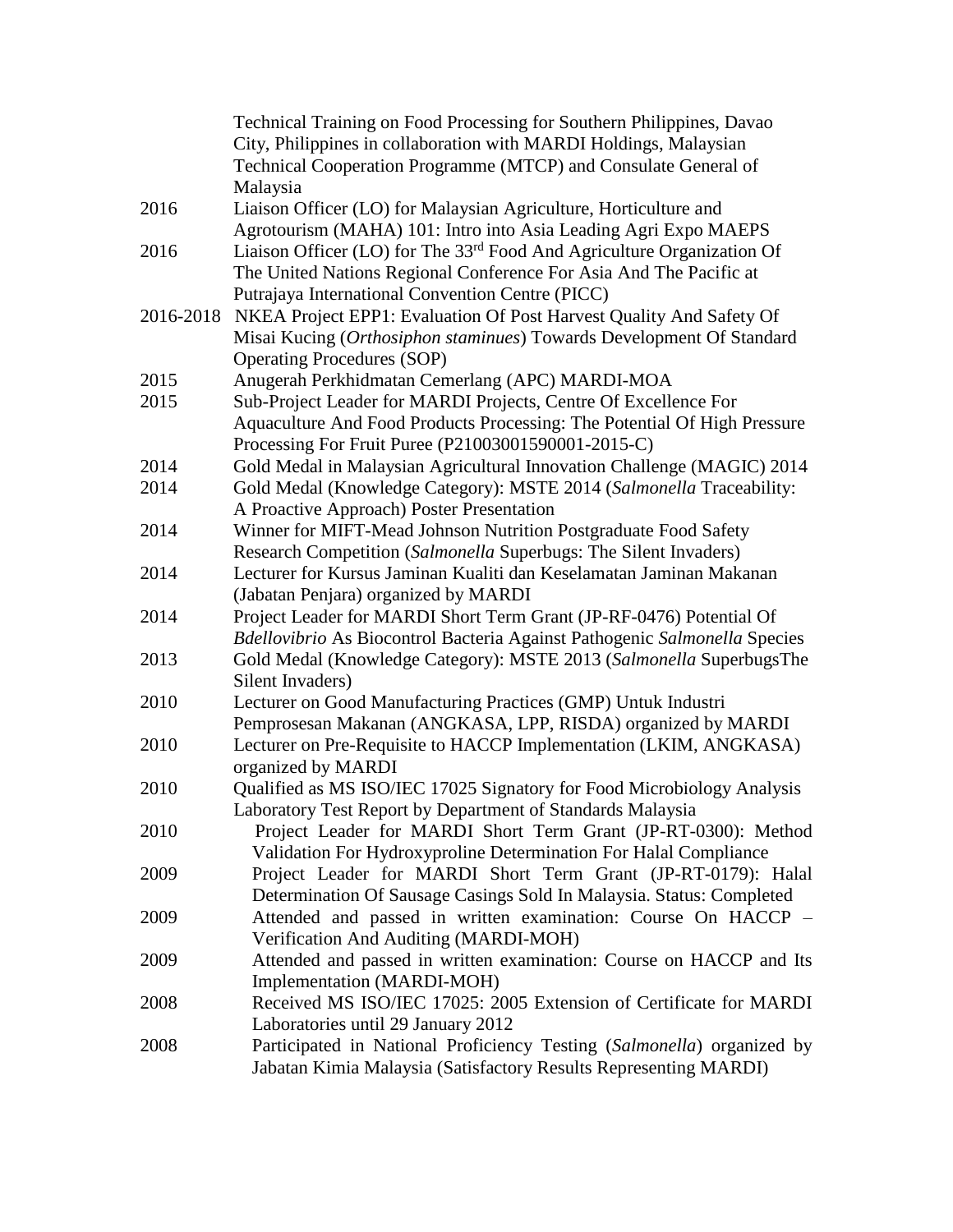- 2008 Achieved Overall Band Score 7.0 in International English Language Testing System organized by British Council IDP IELTS Australia, University of Cambridge (ESOL Examinations) 2005 Best Student Award - Successfully followed Quality Development Modul
- Programme for 1 year on part-time basis (University Putra Malaysia jointly organized with DUMEX (Malaysia) Sdn. Bhd.)

## **Publication**

- 1. Raja Arief Deli, R.N., Siah, W.M., Aida, M., Ashahida, A. (2019) Penilaian Mikrobiologi Daging Salai Bersalut Salutan Antimikrob. Buletin Teknologi MARDI, Bil.17 (2019): 67-74. Buletin Teknologi
- 2. Raja Arief Deli, R.N., Siah, W.M., Aida, M., Ashahida, A. (2019) Microbiological Quality of Smoked Fish Coated with Antimicrobial Coating. 2<sup>nd</sup> International Food Research Conference, 27-29 August 2019, The Everly Hotel, Putrajaya (IFRC 2019:127-075). Kertas Seminar Teknikal (Poster Presenter)
- 3. Raja Arief Deli, R.N., (2019) Pengurusan Sisa Makanan (GMP). Kursus Dalaman Pengukuhan Ilmu Pegawai & Kakitangan Pusat FT, MARDI Serdang. Nota Kursus (Lecturer)
- 4. Raja Arief Deli, R.N., (2019) Kawalan Makhluk Perosak (GMP). Kursus Dalaman Pengukuhan Ilmu Pegawai & Kakitangan Pusat FT, MARDI Serdang, Nota Kursus (Lecturer)
- 5. Raja Arief Deli, R.N., Noor Ismawaty, N. (2018) Evaluation of Antibacterial Property of Misai Kucing (*Orthosiphon stamineus*) at Different Plant Parts and Maturity Stages in Serdang. 3<sup>rd</sup> ASEAN Microbial Biotechnology Conference 2018, 24-26 April 2018, Kuching, Sarawak. Artikel Dalam Prosiding (Poster Presenter)
- 6. Raja Arief Deli, R.N., Noor Ismawaty, N., Aida, M. (2018) Penilaian mikrobiologi bagi kualiti lepas tuai misai kucing. Buletin Teknologi MARDI Bil. 14 (2018): 39-44. Buletin Teknologi
- 7. Raja Arief Deli, R.N. (2018) Lab Manual Instruction Autoclave. Kerjasama MARDI Holdings dan Inkubator Teknologi Makanan (INTEM) MARA, LMI Autoclave, page 1-7. Laboratory Equipment Operation Instruction
- 8. Raja Arief Deli, R.N. (2018) Lab Manual Instruction Biological Safety Cabinet. Kerjasama MARDI Holdings dan Inkubator Teknologi Makanan (INTEM) MARA, LMI Biological Safety Cabinet, page 1-4. Laboratory Equipment Operation Instruction
- 9. Raja Arief Deli, R.N. (2018) Lab Manual Instruction Drying Oven. Kerjasama MARDI Holdings dan Inkubator Teknologi Makanan (INTEM) MARA, LMI Autoclave, page 1-9. Laboratory Equipment Operation Instruction
- 10. Raja Arief Deli, R.N. (2018) Lab Manual Instruction Electric Burner. Kerjasama MARDI Holdings dan Inkubator Teknologi Makanan (INTEM) MARA, LMI Electric Burner, page 1-3. Laboratory Equipment Operation Instruction
- 11. Raja Arief Deli, R.N. (2018) Lab Manual Instruction Heater & Stirrer. Kerjasama MARDI Holdings dan Inkubator Teknologi Makanan (INTEM) MARA, LMI Heater & Stirrer, page 1-3. Laboratory Equipment Operation Instruction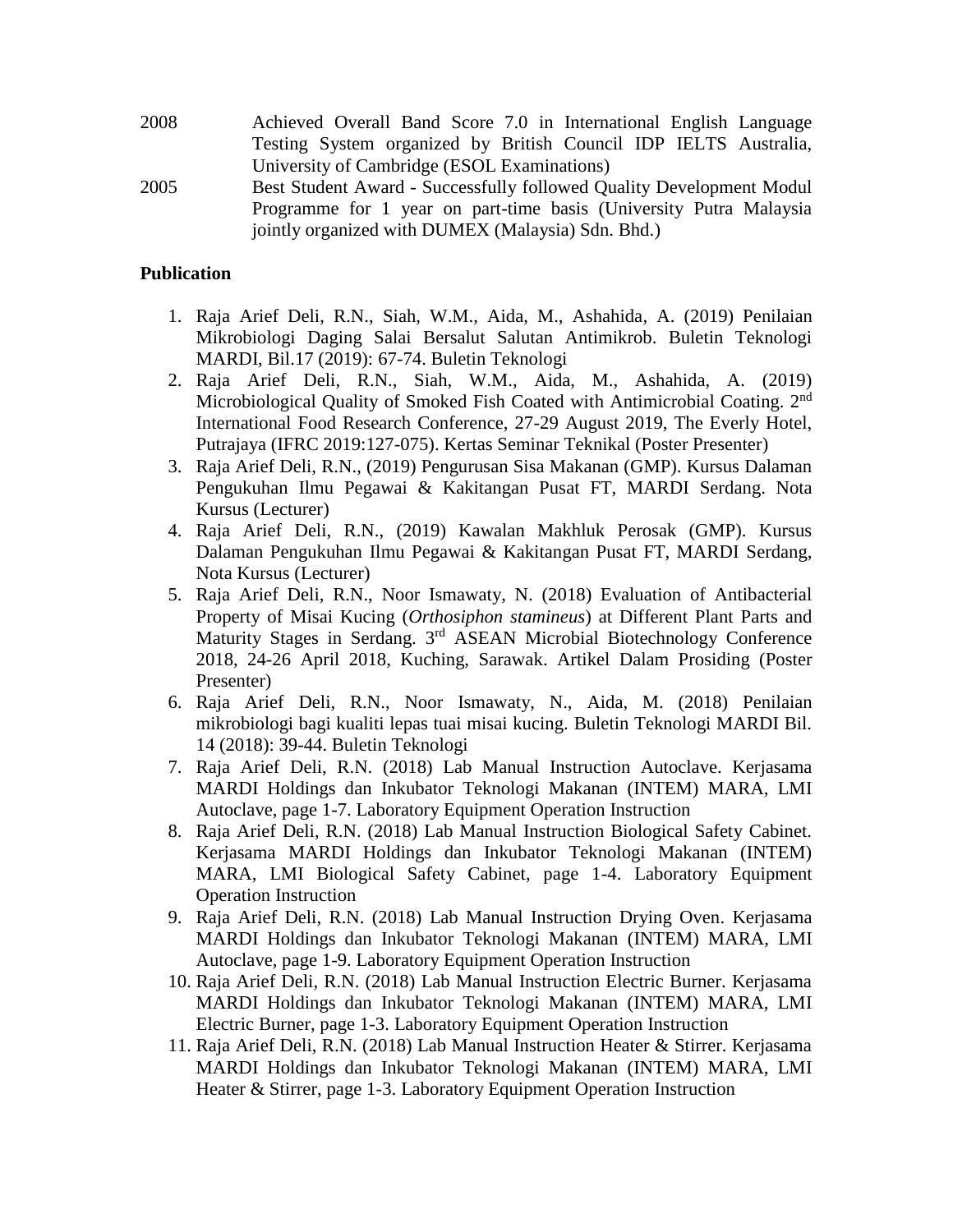- 12. Raja Arief Deli, R.N. (2018) Lab Manual Instruction Incubator. Kerjasama MARDI Holdings dan Inkubator Teknologi Makanan (INTEM) MARA, LMI Incubator, page 1-5. Laboratory Equipment Operation Instruction
- 13. Raja Arief Deli, R.N. (2018) Lab Manual Instruction Microscope. Kerjasama MARDI Holdings dan Inkubator Teknologi Makanan (INTEM) MARA, LMI Microscope, page 1-5. Laboratory Equipment Operation Instruction
- 14. Raja Arief Deli, R.N. (2018) Lab Manual Instruction Vertical Laminar Flow. Kerjasama MARDI Holdings dan Inkubator Teknologi Makanan (INTEM) MARA, LMI Vertical Laminar Flow, page 1-4. Laboratory Equipment Operation Instruction
- 15. Raja Arief Deli, R.N. (2018) Lab Manual Instruction Water Bath. Kerjasama MARDI Holdings dan Inkubator Teknologi Makanan (INTEM) MARA, LMI Water Bath, page 1-4. Laboratory Equipment Operation Instruction
- 16. Raja Arief Deli, R.N., Frederick, A., Syahrin, S. (2017) Keberkesanan beberapa kaldu pengkayaan dan media selektif dalam pemencilan *Salmonella* daripada ayam tua dan persekitarannya. Buletin Teknologi MARDI Bil. 11 (2017): 1-8. Buletin Teknologi
- 17. Raja Arief Deli, R.N., Frederick, A. (2017) Prevalence and antibiotic resistance of *Salmonella* serovars isolated from spent hens and it environmental samples in Penang and Kedah, Malaysia. *J. Trop. Agric. and Fd. Sc*, 45(1)(2017): 37-50. JTAFS (berwasit)
- 18. Raja Arief Deli, R.N., Hasimah, H.A. (2017) New Technology For Enhancing Food Safety: High Pressure Processing. MARDI Science & Technology Exhibition (MSTE) 2017, 18-19 September 2017, MAEPS, Serdang. Kertas Seminar Teknikal (Poster Presenter)
- 19. Raja Arief Deli, R.N., Hasimah, H.A. (2016). Efficiency of High Pressure Processing for Inactivation of *Escherichia coli* and *Staphylococcus aureus* in Pineapple Puree. The 14<sup>th</sup> Symposium of Malaysian Society of Applied Biology (MSAB), 29-31 May 2016, Melaka. Artikel Dalam Prosiding (Poster Presenter) (Won Consolation Prize)
- 20. Raja Arief Deli, R.N. (2016) Basic in Good Manufacturing Practices (GMP) and Halal in Food Processing. Technical Training on Food Processing for Southern Philippines, 28 August 2016 – 7 September 2016, Davao City, Philippines. Kertas Seminar Teknikal (Lecturer)
- 21. Raja Arief Deli, R.N. (2016) Food Law and Regulations: Philippines and Regional. Technical Training on Food Processing for Southern Philippines, 28 August 2016 – 7 September 2016, Davao City, Philippines. Kertas Seminar Teknikal (Lecturer)
- 22. Raja Arief Deli, R.N. (2016) Preservation of Microorganisms and Quality Management. Kursus 'Hands On Training on Microbial Preservation Techniques', 24-26 May 2016, MARDI Serdang. Kertas Seminar Teknikal (Lecturer)
- 23. Raja Arief Deli, R.N. (2016) Seminar on Food Safety. Seminar on Food Safety 2016, 18-19 May 2016, Kuala Lumpur. Kertas Seminar Teknikal (Oral Presenter).
- 24. Adzitey, F., Rusul, G., Raja Arief Deli, R.N. (2015) Characterization of *Salmonella* Typhimuriun, *Salmonella* Enteritidis and *Salmonella* Albany Isolated from Chickens and Ducks using Random Amplified Polymorphic DNA (RAPD)-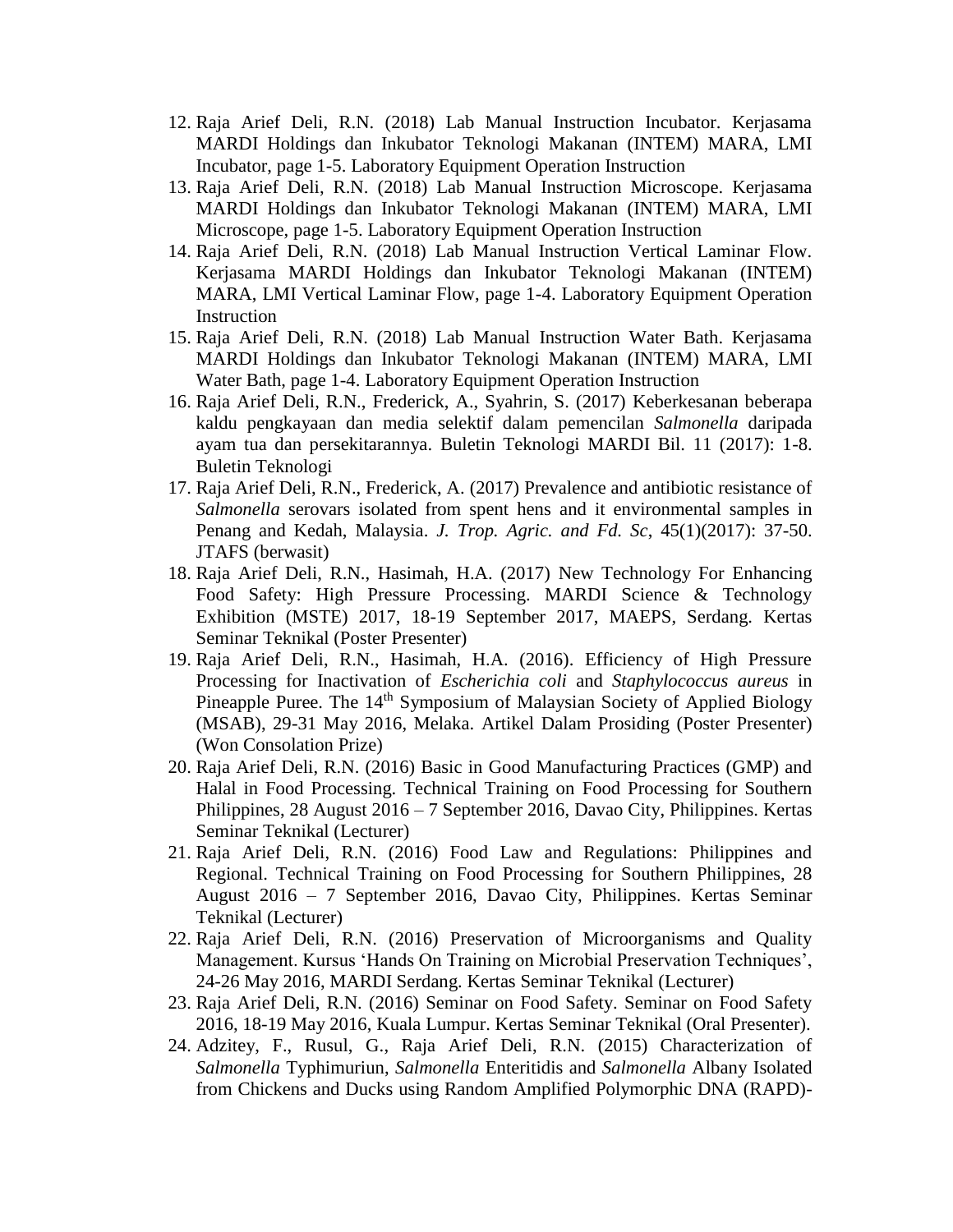PCR. *Journal of Microbiology, Immunology and Biotechnology*, 2015 (Vol. 2): Pages 15-21, Jakraya Publications (P) Ltd. Jurnal Antarabangsa

- 25. Raja Arief Deli, R.N. (2015) Food Safety and Quality Standards for Market Access. Majlis Syarahan Perdana Kolokium MARDI. Kertas Seminar Teknikal (Oral Presenter)
- 26. Raja Arief Deli, R.N. (2015) Malaysia: A Case Study on Food Safety and Quality Standards. International Training Course On Food Safety And Quality Standards for Market Access, 12-17 January 2015, Islamabad, Pakistan. Kertas Seminar Teknikal (Oral Presenter)
- 27. Raja Arief Deli, R.N., Rusul, G., Abbas, F.M.A., Adzitey, F. (2015) Risk of *Salmonella* Serovars In Eggs and Culled Layers. The International Congress of The Malaysian Society For Microbiology 2015 (ICMSM). Artikel Dalam Prosiding (Poster Presenter)
- 28. Adzitey, F., Raja Arief Deli, R.N., Saba, C.S.K. (2014) Characterization of *S*. Typhimurium, *S*. Enteritidis and *S*. Albany Isolated from Chickens and Ducks using Repetitive Extragenic Palindromic (REP)-PCR. *Ghana Journal of Science, Technology and Development*, Vol. 1, Issue 1, October 2014. Jurnal Antarabangsa
- 29. Adzitey, F., Rusul, G., Huda, N., Raja Arief Deli, R.N. (2014) Microbiological Quality of Culled Chicken Layers in Penang, Malaysia. *Veterinary World*, EISSN: 2231-0916, Vol. 7, July 2014. Jurnal Antarabangsa
- 30. Raja Arief Deli, R.N., Rusul, G., Abbas, F.M.A. (2014) Prevalence, Antibiotic Resistance and Relative Risk of *Salmonella* Serovars in Eggs and Culled Layers. MSc. Thesis. Universiti Sains Malaysia. April 2014, Penang. Tesis
- 31. Raja Arief Deli, R.N., Rusul, G., Abbas, F.M.A. (2014) *Salmonella* Superbugs: The Silent Invaders. Malaysian Institute of Food Technology – Mead Johnson Nutrition Post Graduate Food Safety Research Award Competition. June 2014, Subang Jaya, Selangor. Food Safety Research Competition (Won Best Student Award)
- 32. Raja Arief Deli, R.N., Rusul, G., Abbas, F.M.A., Adzitey, F. (2014) *Salmonella* Traceability: A Proactive Approach. MARDI Science and Technology Exhibition (MSTE), 4-5 November 2014, MAEPS Serdang, Selangor. Kertas Seminar Teknikal (Won Gold Medal)
- 33. Raja Arief Deli, R.N., Rusul, G., Abbas, F.M.A., Adzitey, F. (2014) *Salmonella* Traceability: A Proactive Approach. Malaysian Agricultural Innovation Challenge (MAGIC), 6-8 November 2014, MAEPS Serdang, Selangor. Kertas Seminar Teknikal (Won Gold Medal)
- 34. Raja Arief Deli, R.N., Rusul, G. (2014) Tracing Possible Cross Contamination of *Salmonella* Serovars in Culled Layers and Eggs Using RAPD-PCR. 26<sup>th</sup> VAM Congress, 20-22 June 2014, Putrajaya. Artikel Dalam Prosiding (Poster Presenter)
- 35. Raja Arief Deli, R.N., Rusul, G. (2014) Tracing Possible Cross Contamination of *Salmonella* Serovars in Culled Layers and Eggs Using RAPD-PCR. *Malaysian Journal of Veterinary Research*, 2014 (Vol. 5, Suppl. 1), ISSN: 2180-3897. Jurnal Tempatan
- 36. Raja Arief Deli, R.N., Rusul, G. (2013) *Salmonella* Superbugs: The Silent Invaders. MARDI Science and Technology Exhibition (MSTE), 1-2 October 2013, MAEPS, Serdang, Selangor. Kertas Seminar Teknikal (Won Gold Medal)